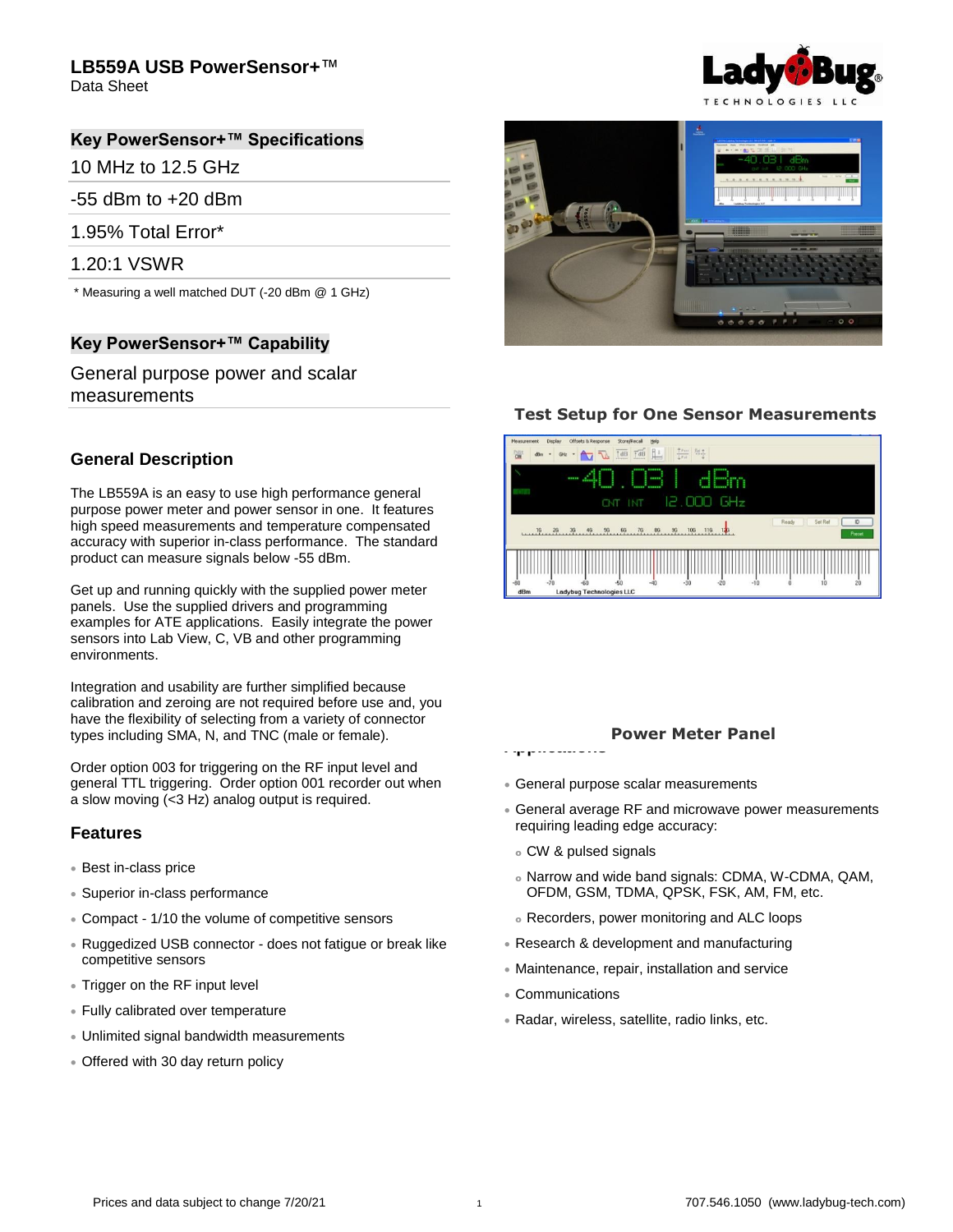

Data Sheet



# **LB559A PowerSensor+™ Specifications**

| <b>Parameter</b>          | <b>LB559A</b>                                                                                                                                        |
|---------------------------|------------------------------------------------------------------------------------------------------------------------------------------------------|
| <b>Frequency Range</b>    | 10 MHz to 12.5 GHz                                                                                                                                   |
| <b>Dynamic Range</b>      |                                                                                                                                                      |
| Standard                  | $-55$ dBm to $+20$ dBm                                                                                                                               |
| <b>Accuracy</b>           | Total Error (RSS) = $\sqrt{(Mm^2 + CF^2 + L^2 + N^2 + T^2 + Z^2)}$ Note 1                                                                            |
| <b>Calibration Factor</b> | NIST traceable                                                                                                                                       |
| (Type N)                  |                                                                                                                                                      |
| 10 MHz to 1 GHz           | 1.8%                                                                                                                                                 |
| 1 GHz to 10 GHz           | 1.7%                                                                                                                                                 |
| 10 GHz to 12.5 GHz        | 1.9%                                                                                                                                                 |
| (SMA)                     |                                                                                                                                                      |
| 10 MHz to 1 GHz           | 2.5%                                                                                                                                                 |
| 1 GHz to 10 GHz           | 2.4%                                                                                                                                                 |
| 10 GHz to 12.5 GHz        | 2.7%                                                                                                                                                 |
| (3.5 mm)                  |                                                                                                                                                      |
| 10 MHz to 1 GHz           | 2.5%                                                                                                                                                 |
| 1 GHz to 10 GHz           | 2.4%                                                                                                                                                 |
| 10 GHz to 12.5 GHz        | 2.7%                                                                                                                                                 |
| <b>Linearity</b> Note 3   |                                                                                                                                                      |
| $+15$ to $+20$ dBm        | 3.0%                                                                                                                                                 |
| $-15$ to $+15$ dBm        | 2.5%                                                                                                                                                 |
| -55 to -15 dBm            | 2.0%                                                                                                                                                 |
| <b>Noise</b>              | 5 second integration                                                                                                                                 |
| $-30$ to $+20$ dBm        | 0.10%                                                                                                                                                |
| $-40$ to $-30$ dBm        | 0.25%                                                                                                                                                |
| -50 to -40 dBm            | 0.50%                                                                                                                                                |
| $-55$ to $-50$ dBm        | 1.00%                                                                                                                                                |
| Zero Offset Note 3        | $\{[(3.0 \text{ nW} \text{ @ } 25^{\circ}\text{C}) +  \Delta T  \times (0.075 \text{ nW} / \text{ °C})] \pm 0.01 \text{ nW} / \text{month}\}$ Note 2 |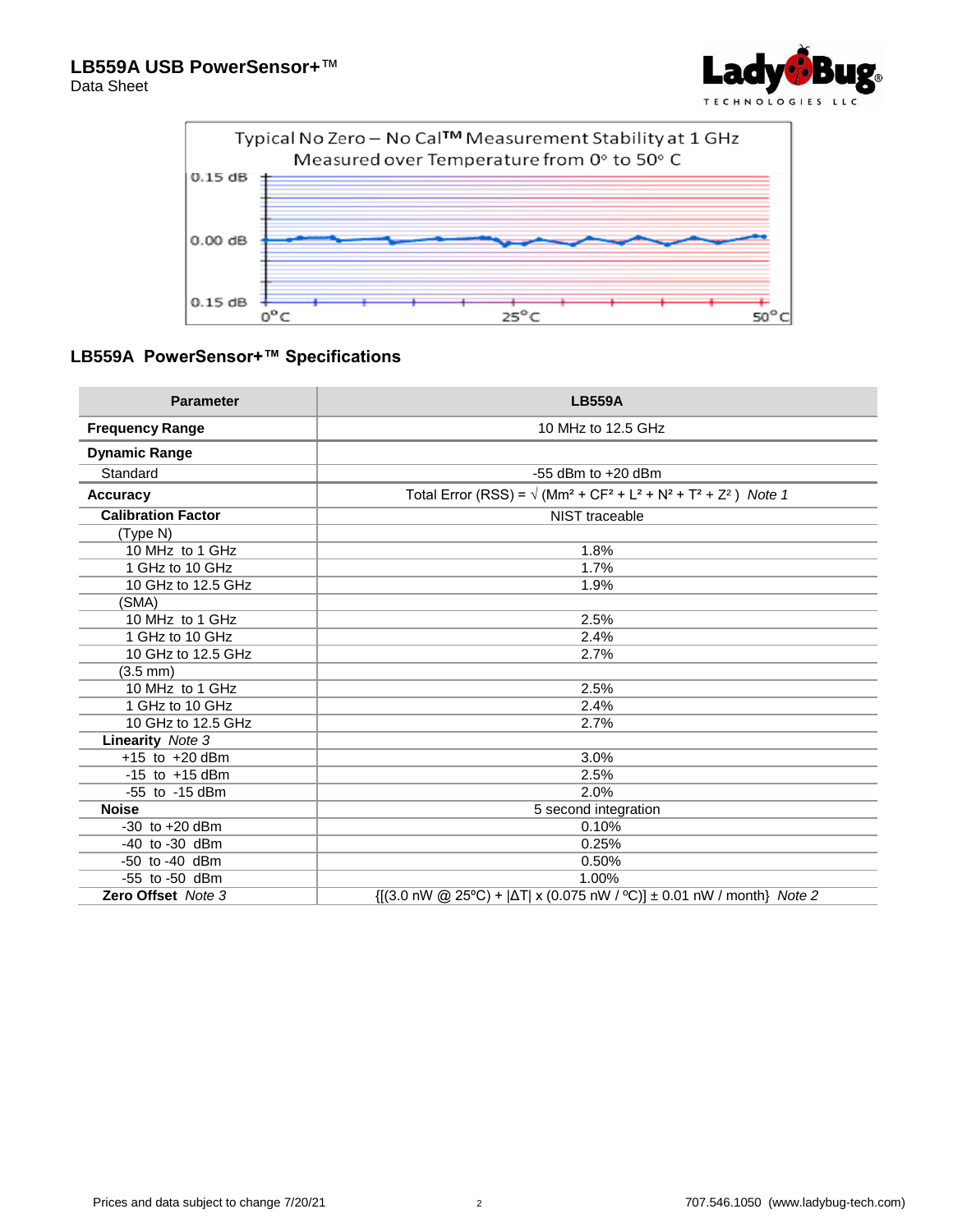

# **LB559A PowerSensor+™ Specifications (continued)**

| <b>Parameter</b>                     | <b>LB559A</b>                                             |
|--------------------------------------|-----------------------------------------------------------|
| <b>Match</b>                         |                                                           |
| (Type N)                             |                                                           |
| 10 MHz to 1 GHz                      | 1.20:1 VSWR (21 dB Return Loss)                           |
| 1 GHz to 10 GHz                      | 1.20:1 VSWR (21 dB Return Loss)                           |
| 10 GHz to 12.5 GHz                   | 1.29:1 VSWR (18 dB Return Loss)                           |
| (SMA)                                |                                                           |
| 10 MHz to 1 GHz                      | 1.20:1 VSWR (21 dB Return Loss)                           |
| 1 GHz to 10 GHz                      | 1.20:1 VSWR (21 dB Return Loss)                           |
| 10 GHz to 12.5 GHz                   | 1.29:1 VSWR (18 dB Return Loss)                           |
| $(3.5 \, \text{mm})$                 |                                                           |
| 10 MHz to 1 GHz                      | 1.20:1 VSWR (21 dB Return Loss)                           |
| 1 GHz to 10 GHz                      | 1.20:1 VSWR (21 dB Return Loss)                           |
| 10 GHz to 12.5 GHz                   | 1.29:1 VSWR (18 dB Return Loss)                           |
| Temperature (°C)                     |                                                           |
| $40 - 50$                            | 2.00%                                                     |
| $30 - 40$                            | 0.75%                                                     |
| $20 - 30$                            | 0.00%                                                     |
| $10 - 20$                            | 0.75%                                                     |
| $0 - 10$                             | 2.00%                                                     |
| <b>Maximum Average Power</b>         | +20 dBm (100 mW)                                          |
| Damage Level                         | +23 dBm (200 mW)                                          |
| <b>Maximum Pulse Power</b>           | +20 dBm (100 mW)                                          |
| Damage Level                         | +23 dBm (200 mW)                                          |
| <b>Video Bandwidth</b>               |                                                           |
| Standard                             | 100 Hz                                                    |
| <b>Time Base</b>                     | $±50$ ppm                                                 |
| <b>Measurements</b>                  | 2000/second (100 settled measurements per second typical) |
| <b>Recommended Calibration Cycle</b> | 1 year                                                    |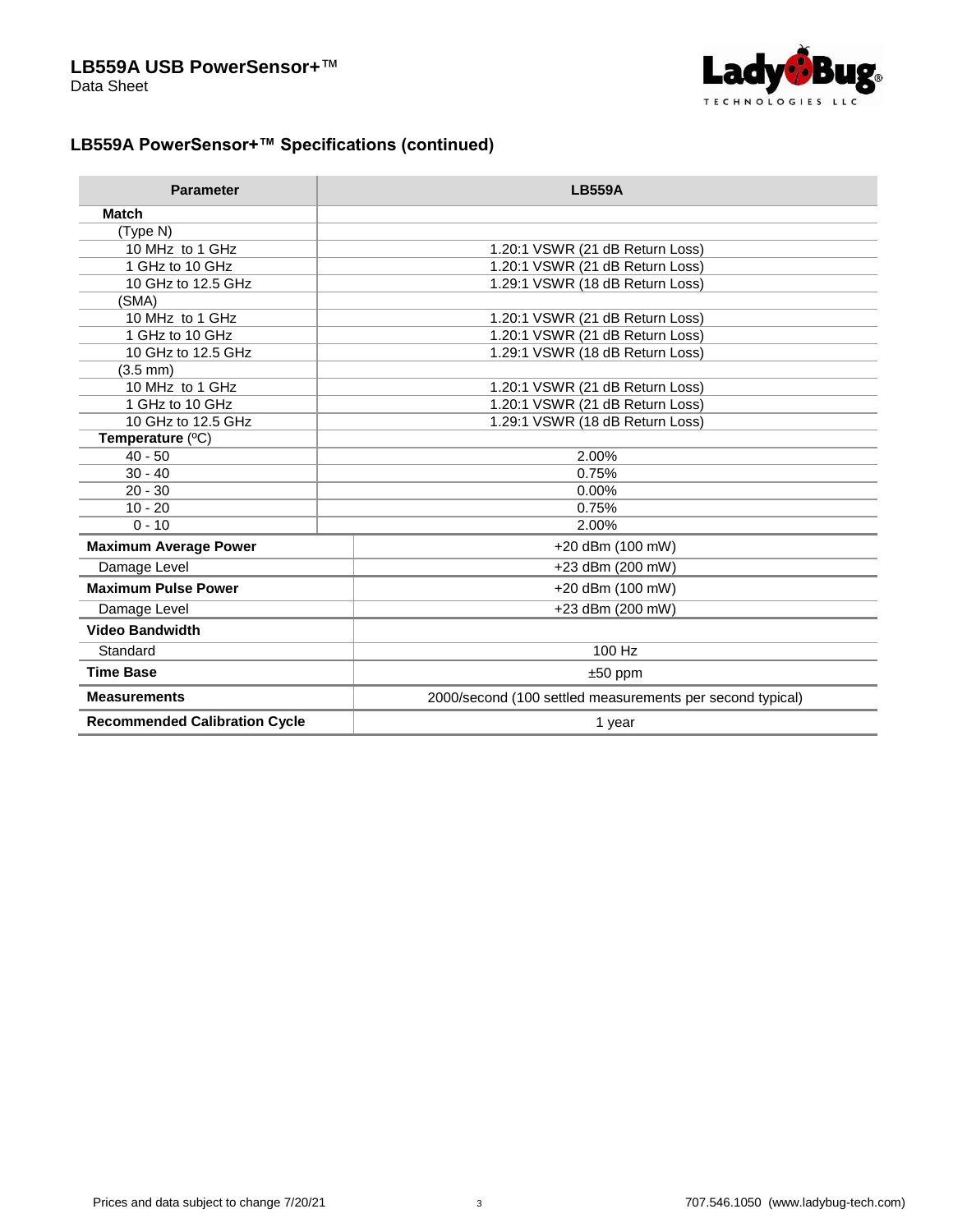

# **LB559A PowerSensor+™ Specifications (continued)**

| <b>Parameter</b>                                | <b>LB559A</b>                                                     |
|-------------------------------------------------|-------------------------------------------------------------------|
| <b>Average Power Measurements</b>               | Average Power, Duty Cycle-Computed Pulse Power, Data Logging      |
| <b>Display &amp; Data Processing Capability</b> | Multiple sensors, displays, and traces                            |
| Scaling                                         | Linear, dB                                                        |
| Memory                                          | Unlimited                                                         |
| <b>Trigger</b>                                  | Option 003                                                        |
| Resolution                                      | 2 us                                                              |
| Modes (GUI)                                     | Single, Continuous                                                |
| Source                                          | External                                                          |
| Input                                           | TTL compatible, rising or falling edge                            |
| V <sub>IH</sub> , minimum high-level input      | 2.0 V at +/- 10 uA                                                |
| V <sub>IL</sub> , maximum low-level input       | $0.8$ V at $+/- 10$ uA                                            |
| Connector type                                  | SMB male (shared with recorder output)                            |
| Absolute maximum levels                         | 5.5 V maximum, -0.5 V minimum                                     |
| Output                                          | TTL compatible, rising or falling edge                            |
| Voн, minimum high-level output                  | 4.6 V at 1 mA                                                     |
| Vol, maximum low-level output                   | 0.8 V at -1 mA                                                    |
| Connector type                                  | SMB male                                                          |
| Absolute maximum levels                         | 5.5 V maximum, -0.5 V minimum                                     |
| <b>Recorder Out</b>                             | Option 001                                                        |
| Range                                           |                                                                   |
| Operating                                       | 0 to 1 V typical                                                  |
| Maximum output                                  | 5 V, if in trigger mode (option 003)                              |
| Output impedance                                | 1 K ohm typical                                                   |
| Sensitivity                                     |                                                                   |
| Scale                                           | Linear or dB, factory default to Linear                           |
| <b>Full Scale Value</b>                         | User settable, factory default to Linear                          |
| Connector                                       | SMB male (shared with trigger input)                              |
| <b>Environment, operating</b>                   |                                                                   |
| Temperature                                     | $0^{\circ}$ C to 55 $^{\circ}$ C                                  |
| Humidity                                        | 15% - 95% non-condensing                                          |
| Altitude                                        | 10,000 feet (3,000 meters)                                        |
| <b>Environment, storage</b>                     |                                                                   |
| Temperature                                     | $-25$ °C to 85 °C                                                 |
| Humidity                                        | 15% to 95% non-condensing                                         |
| Altitude                                        | 50,000 feet (15,000 meters)                                       |
| <b>Physical</b>                                 |                                                                   |
| Weight                                          | 4.4 oz (125 g), plus connector weight                             |
| Size                                            | 1.6" (40 mm) diameter by 2.80" (72 mm) long plus connector length |

<sup>1</sup> Error term definitions: Mm (Mismatch); CF (Cal Factor); N (Noise); L (Linearity); T (Temperature); Z (Zero Offset). All error terms are converted to percentages for RSS calculation.

**<sup>2</sup>** Use the following formula to determine Zero Offset error (%): Z = (Zero Offset Power / Measured Power)100.

**<sup>3</sup>**Linearity and Zero Offset are measured as a combined specification as LadyBug sensors require no meter zeroing or reference calibration before use.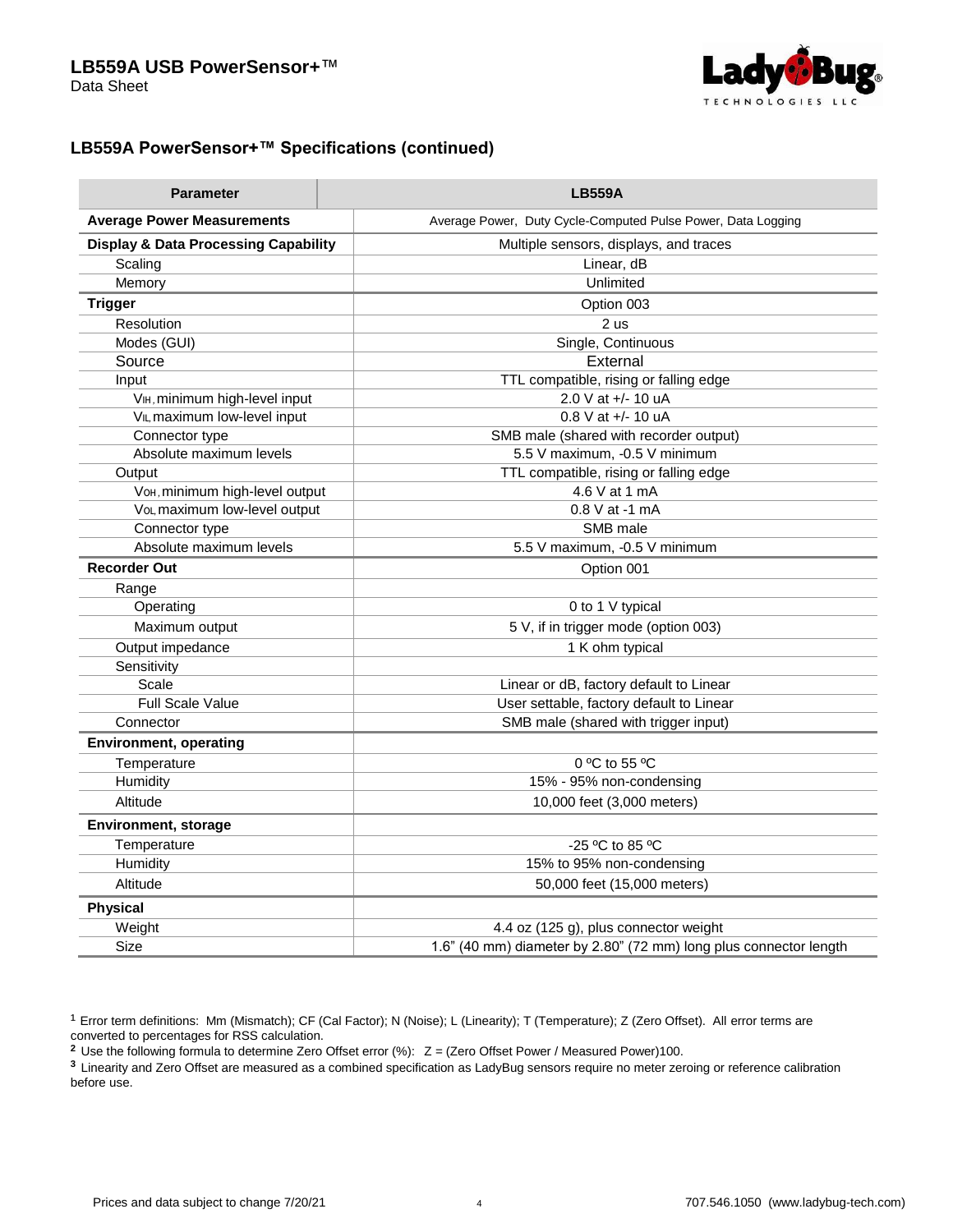## **LB559A USB PowerSensor+**™



Data Sheet

#### LB5XXA PowerSensor+ Outline Drawings (dimensions are inches +/- 0.01)











 $^{\circledR}$ Front view

 $-1.592 -$ 





<u>and a community</u> **3.5 mm Male 3.5 mm Female**



Side view







 $\circledcirc$ Front view

.95  $078$  $\circ$ Ō  $\circ$  $\rightleftharpoons$ ©

Rear view (common)